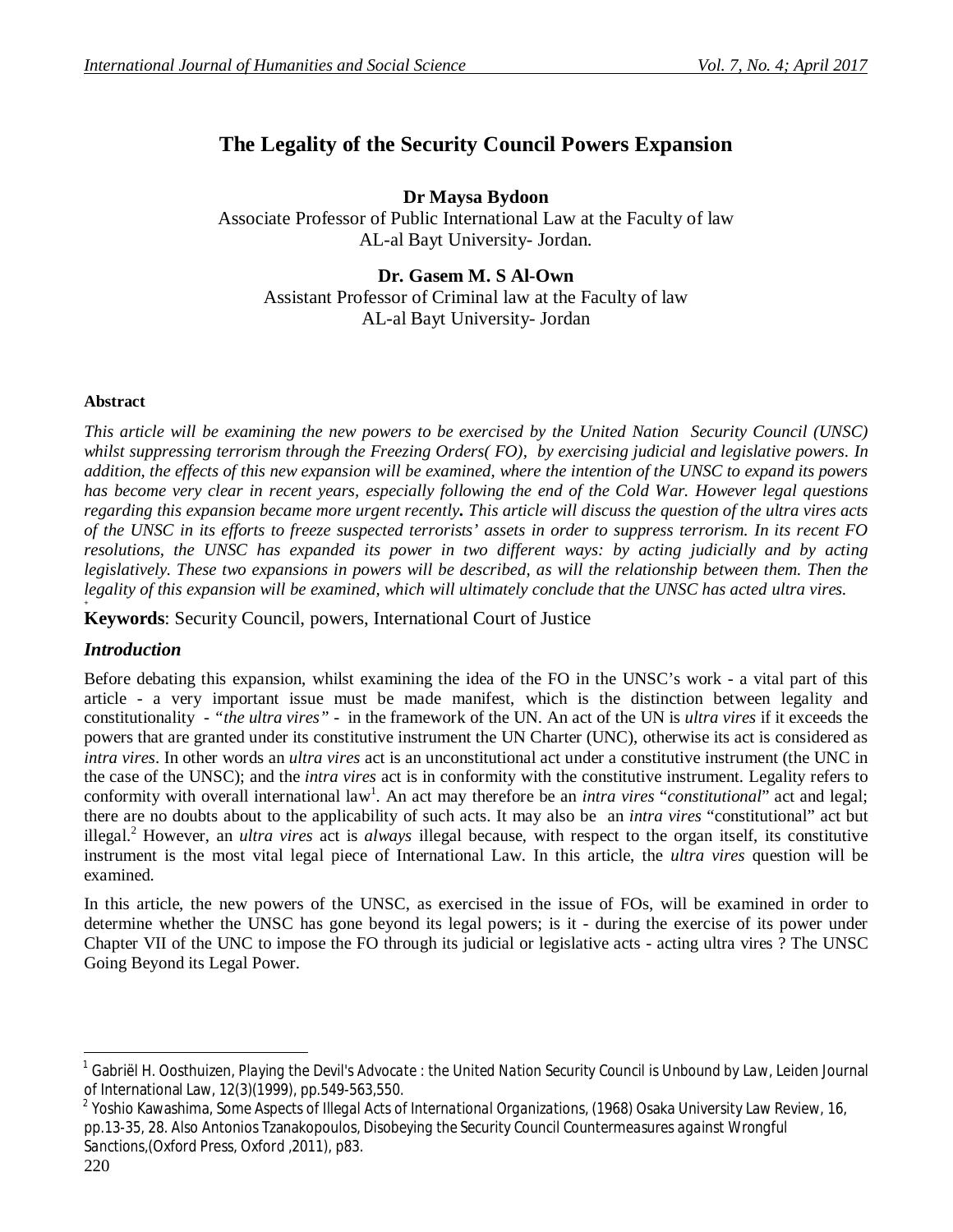### *The Security Council's expanded powers*

The dispute over whether the UNSC can validly issue resolutions of judicial or legislative character, whilst suppressing terrorism. This is in order to determine whether the obligation to freeze the suspected terrorist assets is *ultra vires* or not. To address this issue, the UNSCRs under the UNC Chapter VII relating to suppressing terrorism will first be defined. Then, the conformity of these UNSCRs with the UNC will be examined. Ultimately it will be argued that the UNSC has expanded its power, by exercising legislative and judicial functions and that this new power is *ultra vires* the UNC.

The relevant UNSCRs, which have judicial or quasi-judicial character are UNSCR 1267 and its descendants, where the UNSC has frozen the assets of certain suspected persons in order to suppress terrorism. *So, what make these resolutions legal determinations or judicial judgments?* In other words, do these UNSCRs determine the applicability of a particular legal obligation on a particular individual or entity? According to the formal criterion, which is established on the principle of "separation of powers", judicial decisions should be issued only by a court in its technical meaning. However, this criterion is not always appropriate,<sup>3</sup> especially with no clear separation of powers in the UN. In addition, the UNSC is not technically a court in the legal sense. In order to avoid the lack of depth of the formal criterion, a substantive criterion can be used. Under the substantive criterion a judgment is a binding legal determination based on a prior-enacted rule.<sup>4</sup> However, this does not fully apply in the case of a FO under UNSCR 1276 and its descendants, where there are no prior-enacted rules. This is understandable because when the UNSC exercises a new judicial power it includes a legislative act. When the UNSC enacts the rule which establishes its new judicial power it first creates a new power then it determines upon the basis of this new power.<sup>5</sup> So when the UNSC exercises its judicial power the prior-enacted rules are introduced in combination with the judging process. This is due to the use of UNSC's legislative power for new purposes, which are not covered in previous legislations. This judicial determination is exercised under Article 39 of the UNC which explains what is considered to be a threat to peace.<sup>6</sup>

It is important to consider the legislative function of the UNSC where the relevant resolution is Resolution No.1373 and its descendants.<sup>7</sup> This resolution is a precedent in the field of international legislation,<sup>8</sup> although the idea of legislation in international law is broad.<sup>9</sup> However generally legislation creates a general abstract binding rule<sup>10</sup>, to govern future acts,<sup>11</sup> is not related to a particular case<sup>12</sup> and is not temporary.<sup>13</sup> Status of abstract means it is applicable to all cases meeting its conditions, so it can be applied to an unlimited number of cases.

<sup>-&</sup>lt;br><sup>3</sup> Alee Katar, *Encyclopaedia of the administrative judiciary*; part one,(Dar Althaqafa, 1<sup>st</sup> edition,2004),pp356-357.

<sup>4</sup> In details see; Katar, *ibid*, p358-362; Mahmud Al-Hafez, *The administrative judiciary in the Egyptian and comparative Law*,(Dar Alnahda Alarabea,1993),p22.

<sup>5</sup> Bjdrn Elberling, *The Ultra Vires Character of Legislative Action by the Security Council*, (2005) International Organizations Law Review 2, pp.337-360,340-341.

<sup>&</sup>lt;sup>6</sup> For details see; Keith Harper, *Does the United Nations Security Council Have the Competence to Act as Court and Legislature?* , (1994), N.Y.U. J. INT'L L. & POL, 27(1), pp103-159,108-126.

 $<sup>7</sup>$  This UNSCR and its descendants are concerned with terrorism, and there are other resolutions under the legislative</sup> function but not related to the FO, such as 1540.

<sup>8</sup> Michael Fremuth & Jörn Griebel, *On the Security Council as a Legislator: A Blessing or a Curse for the International Community?*, Nordic Journal of International Law, 76(4) (2007), pp.339-362,341.

<sup>9</sup> It is include agreements, customs, and general principles; see Fremuth and Griebel, *Op.cit*, p341.

 $10$  This qualification is based on the substantive criterion for discrimination legislation, as seen in the content of the norm, not the body which issued it; see Katar, *Op.cit*, p321. As well Stefan Talmon, *Notes and Comments the Security Council as a Legislature*, the Ameican Journal of International Law, 99(175)(2005), pp.175-193,176; Mónica Lourdes de la Serna Galván*, Interpretation of Article 39 of the UN Charter (Threat to the Peace) by the Security Council. Is the Security Council a Legislator for the Entire International Community?*, Anuario Mexicano de Derecho Internacional, vol. XI (2011), pp.147- 185,154; Elberling, *Op.cit*, p338.

<sup>11</sup> Fremuth and Griebel, *Op.cit*, p342.

<sup>12</sup> Galván, *Op.cit*, p154.

<sup>13</sup> Elberling, *Op.cit*, p338.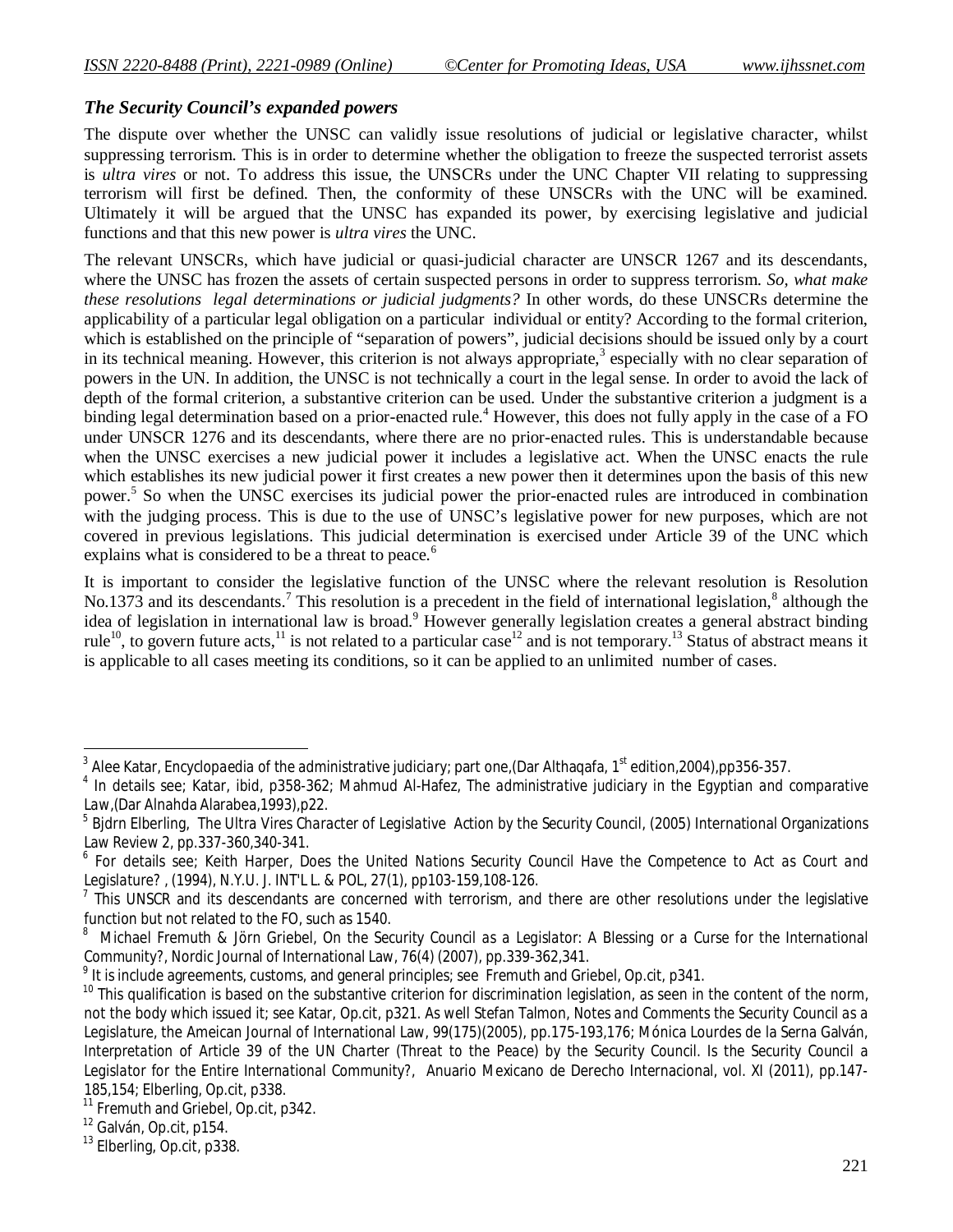Its generality means it addresses all individuals or legal persons so it can be applied to an unlimited number of people.<sup>14</sup> The difference between national and international legislation is that the former addresses the domestic legal order of persons and the latter addresses states which either commit themselves<sup>15</sup> or apply the legislation to its citizens but, in either case, the direct addressee is the state<sup>16</sup>. What has been done in UNSCR No.1373 is that the UNSC plays the role of the global legislator<sup>17</sup> by enacting a general<sup>18</sup> abstract binding <sup>19</sup>rule. The UNSC's new judicial and legislative power - designed to suppress terrorism – are both related in terms of containing legislative action and being a form of expansion of powers.

The manner in which competence is determined via the UNC will now be clarified in order to determine whether the UNSC's acts are *ultra vires* or not? The basis of the UNSC's competence is the constitutive instrument of the organization (the UNC)<sup>20</sup> The distribution of competences under the UNC is a functional method, where an organ of the UN is given a function or mission to do, and is empowered to exercise any act to perform this function in accordance with the UNC.<sup>21</sup> Under the UNC, the UNSC's function is to maintain international peace and security.<sup>22</sup>

## *The Legality of the UNSC's Expansion of Powers*

It is now worth examining the next question regarding possible expansion of the powers of the UNSC. The legality of this expansion must be addressed, in order to determine whether the resolutions that are based on this expansion are *ultra vires* or *intra vires*, thus affecting the resultant FO. Jurisprudence is divided into two schools of thought; the first considers that these decisions are *intra vires*, and the second considers them *ultra vires* .

#### *The Arguments for Declaring the UNSC's Acts Intra Vires*

the arguments for declaring the UNSC's acts *intra vires* is examined by many school of thoughts. One school of thought considers the UNSCRs that are the subject of this article to be *intra vires.* There are two main arguments that have been made to support this conclusion: the first is that the UNSC's powers have not been the subject of expansion at all, as the UNSCR's in question do not have the status of legislation. The second argument is based on the notion that the UNSC has unlimited powers. Each will be examined in turn.

The first argument denies that these UNSCRs have a legislative nature; those who subscribe to this argument believe that these decisions are peace-keeping not law-making or law-determining.<sup>23</sup>. They are exercised under exceptional circumstances,  $^{24}$  and their nature is not legislative. Where international law-making is based on the consent of the states, the organization is, therefore, unable to legislate for itself, and if this is legislation, it is state legislation not the organization's legislation.<sup>25</sup> The UNSC is not a legislator and it cannot make permanently binding rules without the state's aid in application.<sup>26</sup>

<sup>18</sup> Fremuth and Griebel, *Op.cit*, p345.

 $\overline{\phantom{a}}$ <sup>14</sup> Galván, *Op.cit*, p154; Fremuth and Griebel, *Op.cit*, p342; Matthew Happold, *Security Council Resolution 1373 and the Constitution of the United Nations*, Leiden Journal of International Law, 16 (2003), pp.593-610,597.

<sup>15</sup> Fremuth and Griebel, *Op.cit*, p342.

<sup>16</sup> *ibid*.

<sup>17</sup> E.J.Flynn, *The Security Council Counter-Terrorism Committee and Human Rights*, Human Rights Law Review 7(2)2007, pp371-384,376; Fremuth and Griebel, *Op.cit*, p348. Also Alan Boyle and Christine Chinkin, *The Making of International Law*,(Oxford, Oxford University Press, 2007) , p7.

<sup>19</sup> *ibid*, p343.

<sup>20</sup> Ingrid Detter, *Law Making by International Organization*, (Stockholm,P.A.Norsted & Soners Forlag ,1965), p23.

<sup>21</sup> Ebere Osieke, *The Legal Validity of Ultra Vires Decision of International Organizations*, the American Journal of international Law, 77(2)(Apr,1983),pp.239-256,240.

<sup>&</sup>lt;sup>22</sup> According to Article 24 UNC.

<sup>23</sup> Eric Rosand, *The Security Council as "Global Legislator": Ultra Vires or Ultra Vires Innovative?*, Fordham International Law Journal, 28(3)2004,pp.542-590,557.

<sup>24</sup> Serge Sur, *International Law, Power, Security and Justice, essays on international law and resolution*, (Oxford, Hart Publishing Ltd, 2010), p143.

<sup>25</sup> G.M. Danilenko, *Law-Making in the International Community*, (Martinus Nijhoff Publishers, Netherlands, 1993), p7.

<sup>26</sup> Sur, *Op.cit*, p303.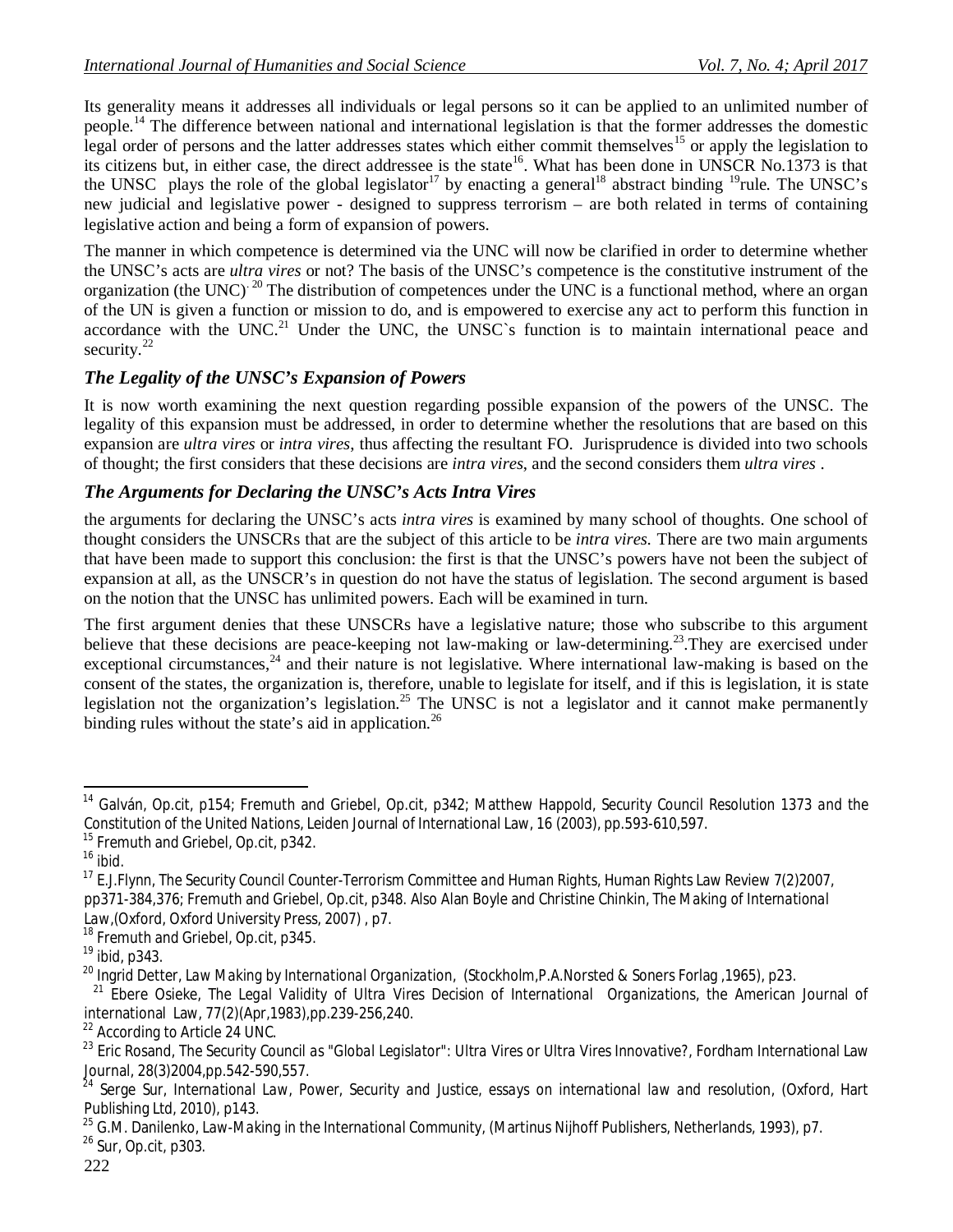In addition, the UNSC, with regard to these decisions, has not established a new rule, but it is asking the state to apply their domestic rule through the development of the best practice rules.<sup>27</sup> This argument is groundless. The aims of these UNSCRs may be peace-keeping, but they achieve this though general, abstract and binding rules under the UNC Chapter VII, making them legislation or judgments rather than voluntary best practice rules.

Regarding the second opinion, it cannot be denied that the arguments for expansion initially seem convincing. This school of thought sees these new powers within the broader framework of international law. This new power is intended for the purposes of organizing non-state actors - *public and private* - by expanding the concept of a threat to international peace, and giving a role to the UNSC, in reshaping international law, to becoming a legislator.<sup>28</sup> This school of jurisprudence establishes its argument through the idea that the UNSC, whilst exercising its power – under Chapter VII - is not bounded by any legal limitation.<sup>29</sup> Article 103 of the UNC prevails over every state's obligations under customary law and treaties and, therefore, the UNSC whilst exercising Chapter VII powers, is not governed by the law.<sup>30</sup> Even the principles and purposes of the UNC, which represents the spirit of the UN, do not bind the UNSC if it limits the options for the UNSC. This is evidenced by the prevailing of the UNSCR under Article 103 of the UNC.<sup>31</sup>

Some have argued that the UNSC does have the power to legislate, to impose general abstract obligations on states, where it is considered as a crisis management body in the UN. Thus, it has power for legislation under Chapter 7, and Articles 24 and 25 of the UNC,<sup>32</sup> where the working through the UNGA is very slow, compared with the resolutions of the UNSC.<sup>33</sup> In addition, its resolutions do not need consensus or ratification by states: this is the reason for using the UNSC to legislate in the first place. However, under this view, the UNSC is restricted to issuing legislation only if three conditions are satisfied: *first* that the reason to legislate is something which threatens international peace and security.<sup>34</sup> second that what is issued from the UNSC is consistent with the aims and goals of the UN, and *thirdly* that International Law is respected.<sup>35</sup> The first and second conditions not available in the UNSCR which are related to terrorism will be examined .

It is also argued by supporters of the *intra vires* view that what determines whether a situation is a threat to peace or not is a political question.<sup>36</sup> The UNSC is a "*political organ which acts for political reasons".* <sup>37</sup> Its decisions reflect the political, not legal, point of view, and the meaning given by the UNSC for the resolution should always prevail.<sup>38</sup> This is devised with the intention of the UNC framers to grant the UNSC an unlimited power to keep the peace.<sup>39</sup>

 $\overline{\phantom{a}}$ 

<sup>27</sup> *ibid*, p347

<sup>28</sup> Andrew Hudson, *Not a Great Asset: The UN Security Council's Counter-Terrorism Regime: Violating Human Rights*, Berkely Journal of International Law, Vol. 25(2) (2007), pp.101-125,101.

<sup>29</sup> Rosand, *Op.cit*, p559; Oosthuizen, *Op.cit*, p562.

<sup>30</sup> Rosand, *Op.cit*, p559; Galván, *Op.cit*, p150. also Oosthuizen, Gabriël, "*Playing the devil's advocate: The United Nations Security Council is unbound by law"*,(1999) Leiden Journal of International Law, Leiden 12, p.549, 562.

<sup>31</sup> Rosand, *Op.cit*, p556; Oosthuizen, *Op.cit*, p563.

<sup>32</sup> Ian Johnstone, *Op.cit*, p 299.

<sup>&</sup>lt;sup>33</sup> Luis Miquel Hinojosa Martinez, *The legislative role of the Security Council in its fight against terrorism: legal, political and practical limits*, I.C.L.Q. 2008, 57(2), pp.333-359,352.

<sup>&</sup>lt;sup>34</sup> Paul C. Szasz, *The Security Council Starts Legislating*, (2002), AJIL 96(4), pp901-905,903; Also Luis Miguel, Op.cit, p335.

<sup>35</sup> Luis Miguel, *Op.cit*, p335.

<sup>36</sup> Harper, *Op.cit*, p135.

<sup>37</sup> *Case Nicaragua vs. USA, I.C.J [1984],* Judge *Schwebel* in its dissenting opinion, p290; Military and paramilitary activities in and against Nicaragua (*Nicaragua vs. USA*), jurisdiction and admissibility, (1984). ICJ Rep. 392 at 435. As well Galván, *Op.cit*, p157. Also Erika De Wet, *The Chapter VII Powers of the United Nations Security Council*, (Hart Publishing, Oxford, 2004), pp.135-136.

<sup>38</sup> Galván, *Op.cit*, p157. Also The UN, ICTY court in *Case Prosecutor v Dusko Tadic,* Case Nr. IT-94-1-AR72, 2 October 1995, Para [27], .

<sup>39</sup> Elias Davidsson, *Legal Boundaries to UN Sanctions*, IJHR 7(4)2003, pp1-50, p2.[Will be cited as Davidsson, *Legal Boundaries*,].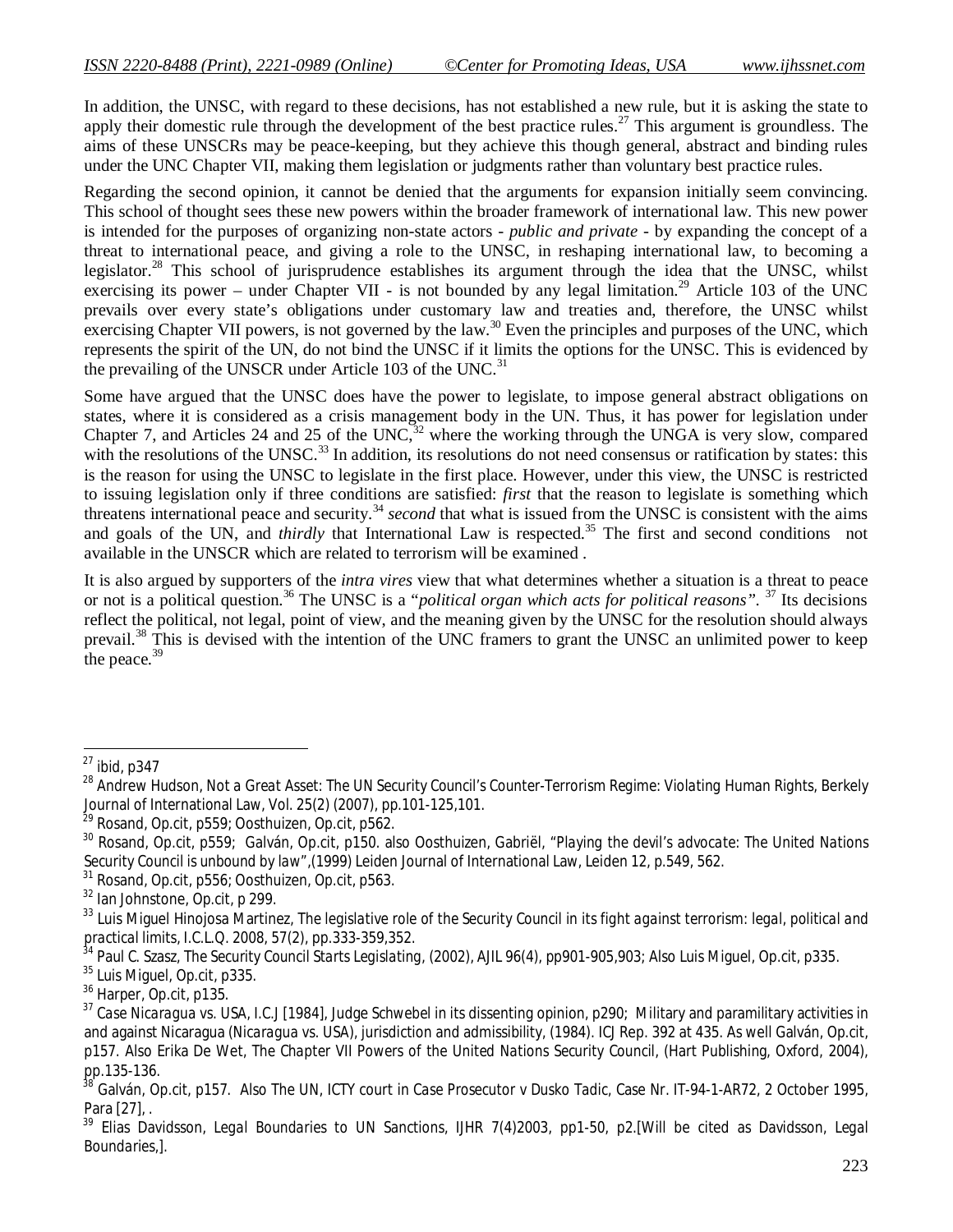Another argument used by the supporters of the *intra vires* view is based on the consideration that, following the functional method of the distribution of competences in the UNC, "*each UN organ is the judge of its own competence*".<sup>40</sup> This expansion is not new to the UNSCR. It has previously set up special criminal courts in Rwanda<sup>41</sup> and former Yugoslavia,<sup>42</sup> imposed disarmament on Iraq, identified the borders between Iraq and Kuwait, $43$  applied the Geneva Convention to occupied Palestinian territories, $44$  and imposed economic sanctions.<sup>45</sup> Because it is part of the evolutionary interpretation of Chapter VII of the UNC, this expansion is achieved through the creation of new competence, and it is just matter of interpretation of the UNC. Supporters of the *intra vires* view base their argument on two kinds of interpretation; evolutionary interpretation of the UNC and the expanding interpretation of Chapter VII.

The first is the evolutionary interpretation of the UNC. The UN was established in an era where the threat to international peace came from the states which owned weapons, but now the major threat to international peace is terrorism.<sup>46</sup> The UN is a living organization, co-existing over a long period, in a changing world and likewise the UNC should be interpreted in an evolutionary manner, where its later practices play a key role in this interpretation. This can be achieved by linking the objectives and principles of the UN with the later practices.<sup>47</sup> The objectives of the UNSC are to maintain peace meaning the non-proliferation of violence; therefore the UNSC should develop new methods to counter new threats,<sup>48</sup> and this is a normal development allowed under the UNC.<sup>49</sup>

The second is the expanding interpretation of Chapter VII, where the supporters of expansion see that the new power came within a broader understanding of the UNSC powers under Chapter VII.<sup>50</sup> The UNC does not define the term 'threat to peace'; therefore a broad interpretation can be adopted by the UNSC to exercise legislative<sup>51</sup> and judicial powers, as it has broad discretionary powers to determine the threat, and the response measures.<sup>52</sup> The wording of Article 41 of the UNC is not exclusive.<sup>53</sup> It states "...this may include..." Because of that the UNSC could issue legislation,<sup>54</sup> and the generality of Article 41 wording - particularly the term "measures" - can include issuing decisions to address a general abstract phenomenon like terrorism, not just a particular case<sup>55</sup>. In addition the UNSC previously interpreted the threat to peace on the grounds that it was *inter-state*, but now its interpretation has turned into *intra-state.<sup>56</sup>* Although international law sources were specified under Article  $38(1)^{57}$  of the Statute of the International Court of Justice, these did not include the UNSCR. However, some of the supporters of expansion considered that the UNSCR is based on the UNC which is included within the "international conventions" according to Article 38(1) (a).

 $\overline{a}$ 

- <sup>43</sup> UNSCR 687 (1991).
- <sup>44</sup> UNSCR 1322 (2000).
- <sup>45</sup> Talmon, *Op.cit*, p176.
- <sup>46</sup> Rosand, *Op.cit*, p588-590; Elberling, *Op.cit*, p344.
- <sup>47</sup> Elberling, *Op.cit*, p344.
- <sup>48</sup> *ibid*; Rosand, *Op.cit*, p570, 578.

- <sup>50</sup> Elberling, *Op.cit*, p337.
- <sup>51</sup> Talmon, *Op.cit*, p180.
- <sup>52</sup> De Wet, *Op.cit*, p133.
- <sup>53</sup> Elberling, *Op.cit*, p342; Talmon, *Op.cit*, p180.
- <sup>54</sup> Rosand, *Op.cit*, p555; Harper, *Op.cit*, p126,148-157.
- <sup>55</sup> Talmon, *Op.cit*, p181

<sup>40</sup> The Advisory Opinion in *the Certain Expenses case*, [1962] ICJ REP. at 168. As well Rosand, *Op.cit*, p552; Also the same meaning in Susan Lamb, *Legal Limits to United Nations Security Council Powers, in The reality of international law* : essays in honour of Ian Brownlie / edited by Guy S. Goodwin-Gill and Stefan Talmon ,Foreword by Sir Robert Jennings, (Oxford : Clarendon, 1999), p361,363; Osieke, *Op.cit*, pp241-242.

<sup>41</sup> UNSCR 995 (1994).

<sup>42</sup> UNSCR 827 (1993).

<sup>49</sup> Rosand, *Op.cit*, p570. Also Boyle and Chinkin, *Op.cit*, p109.

<sup>56</sup> Rosand, *Op.cit*, p554.

<sup>57</sup> Which is stated that "*The Court, whose function is to decide in accordance with international law such disputes as are submitted to it, shall apply: (a). international conventions, whether general or particular, establishing rules expressly recognized by the contesting states; (b). international custom, as evidence of a general practice accepted as law; (c). the general principles of law recognized by civilized nations*."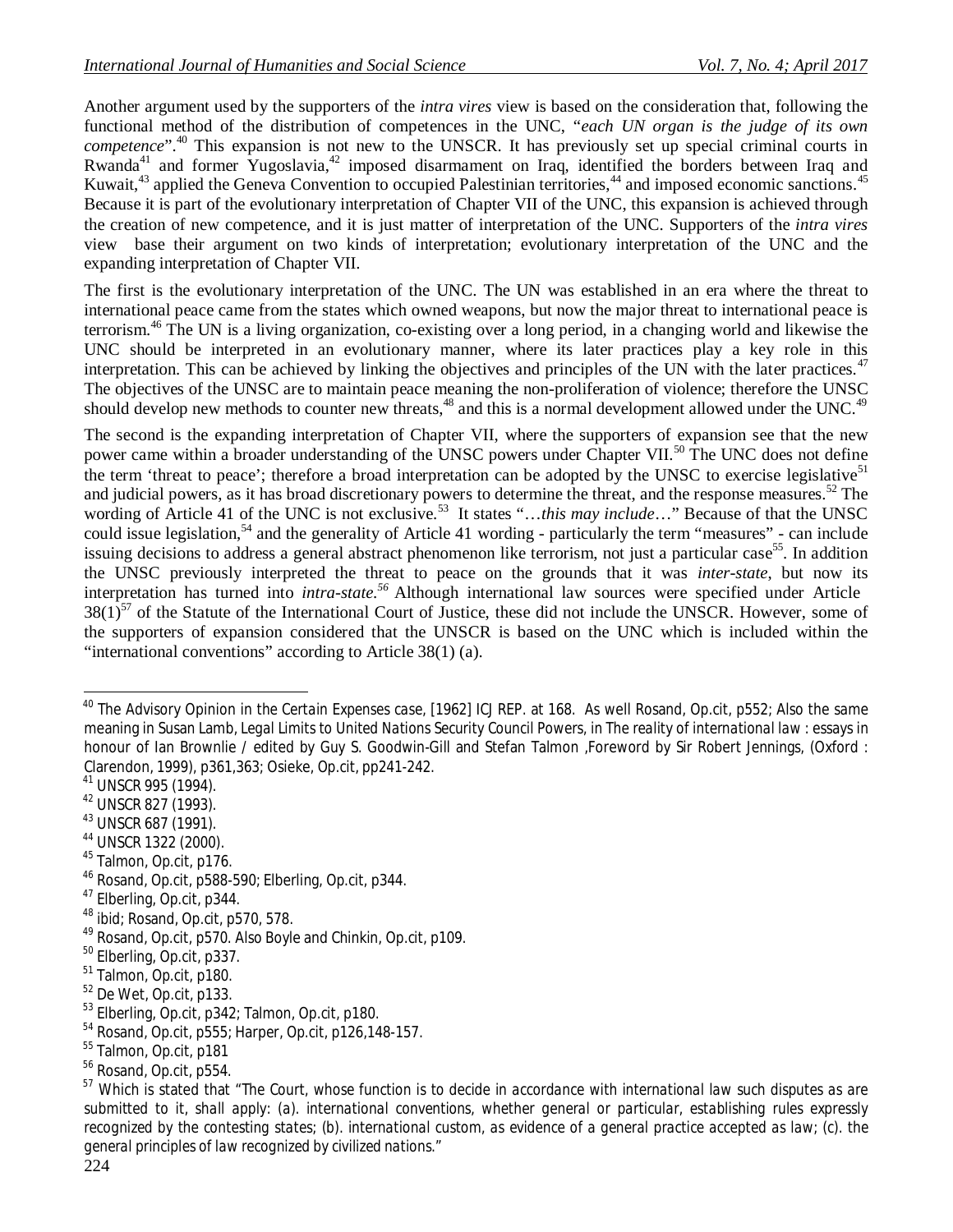The UNSCR binding of the UN`s member states under Article 25,<sup>58</sup> and the effectiveness of these resolutions, is dependent on the co-operation of states.<sup>59</sup> The UNSC looked to wider consultation in its subsequent resolutions.<sup>60</sup> Some believed that the UNSC should proceed under more guarantees to maintain its powers of expansion,<sup>61</sup> because this expansion is a powerful tool to safeguard peacekeeping through a proactive approach.<sup>62</sup> The UNSC cannot deal with all the terrorist organizations in the world, so legislation is the most appropriate way.<sup>63</sup> Thus, expanding the UNSC powers is welcomed on a pragmatic basis, <sup>64</sup> where this new resolution came to fill a gap in the international legal system.<sup>65</sup> Therefore, it can be said that the legislative decisions and judicial decisions are *intra vires* because the UNSC can decide new competences for itself, where "*[f]or better or for worse, what the Council says is the law*".<sup>66</sup> Therefore, according to this logic, the UNSC is not formatted to be *ultra vires*; because it is above law and states must comply with the resolution, even if it is incompatible with the UNC.<sup>67</sup>

### *The Arguments for Declaring the UNSC's Acts Ultra Vires*

In this section the arguments for declaring the acts of the UNSC *ultra vires* will be examined. Several arguments can be put forward to support the conclusion that the UNSC has acted *ultra vires*. First, even the UNSC itself did not claim to be above the law but very much the opposite.<sup>68</sup> Their argument was based on the view that the state is not bound by a legal rule unless it has the opportunity to participate in the development of, or at least influence, this rule.<sup>69</sup> Thus, *"more generally, no Parliament in the world community. That is to say, there exists no corporate organ formally empowered to enact laws directly binding on international legal subjects".*<sup>70</sup> This principle has been supported by the ICJ.<sup>71</sup> If there is a legislative authority in the UN it is, perhaps, better to be the UNGA rather than the UNSC  $^{72}$ -which was rejected by the founders<sup>73</sup>- because of its task of developing international law.<sup>74</sup> So it is worthwhile to fill the international law gaps with the participation of all member states, not by the UNSC, which represents the will of its members only.<sup>75</sup> It is known in International Law that international organizations cannot make legal rules. This is an exclusive competence of states, which obliges itself willingly through agreements, customary law, or the recognition of general principles of law . It is also considered that interpreting Article 25 of the UNC as giving the UNSC the power to legislate goes beyond the intentions of the framers of the UNC. In the international legal order, international law is made willingly by the consent of states, so the legislative power of the UNSC is a violation of this rule. The fact that the UNSC is more effective, less time-consuming compared to the UNGA,<sup>76</sup> has no effect on the UNSCR's legitimacy.

- <sup>63</sup> *ibid*.
- <sup>64</sup> Rosand, *Op.cit*, pp.546-550.
- $65$  ibid, p551.

 $\overline{\phantom{a}}$ <sup>58</sup> For more see ; Rosalyn Higgins, *The Advisory Opinion on Namibia: Which UN Resolutions are Binding Under Article 25 of the Charter*, the International and Comparative Law Quarterly 21(2) (1972), pp.270-286

<sup>59</sup> Talmon, *Op.cit*, p193; Rosand, *Op.cit*, p552.

<sup>60</sup> Talmon, *Op.cit*, p188.

<sup>61</sup> For more see; Rosand, *Op.cit*, pp. 578-587.

<sup>62</sup> Talmon, *Op.cit*, p192.

<sup>66</sup> Martti Koskenniemi, '*The Police in the Temple: Order, Justice and the UN: A Dialectical View'*, EJIL, vol 6 (1995), pp.325- 348,327.

<sup>67</sup> De Wet, *Op.cit*, p377.

<sup>68</sup> Tzanakopoulos, *Op.cit*, p75.

<sup>69</sup> Galván, *Op.cit*, p150; Elberling, *Op.cit*, p351. Also Gerry Simpson, *Great Powers and Outlaw States Unequal Sovereigns in the International Legal Order* (Cambridge, Cambridge University Press, 2004),p28.

<sup>&</sup>lt;sup>70</sup> ICTY, PROSECUTOR v. DUSKO TADIC a/k/a "DULE", Decision on the Defence Motion FOr Interlocutory Appeal on Jurisdiction, Parra [43], 2 Oct 1995, Also see Boyle and Chinkin, *Op.cit*, p108

<sup>&</sup>lt;sup>71</sup> Military and Paramilitary Activities in and against Nicaragua (Nicaragua v. United States), [1986] ICJ Rep. 12, Para. 269.

<sup>72</sup> Elberling, *Op.cit*, p343; Harper, *Op.cit*, p157; Also Boyle and Chinkin, *Op.cit*, pp.108-109.

<sup>73</sup> Fremuth and Griebel, *Op.cit*, p349

 $74$  Article 13(1)(a) UNC.

<sup>75</sup> Rosand, *Op.cit*, p575, with more references.

<sup>76</sup> *ibid*, p575.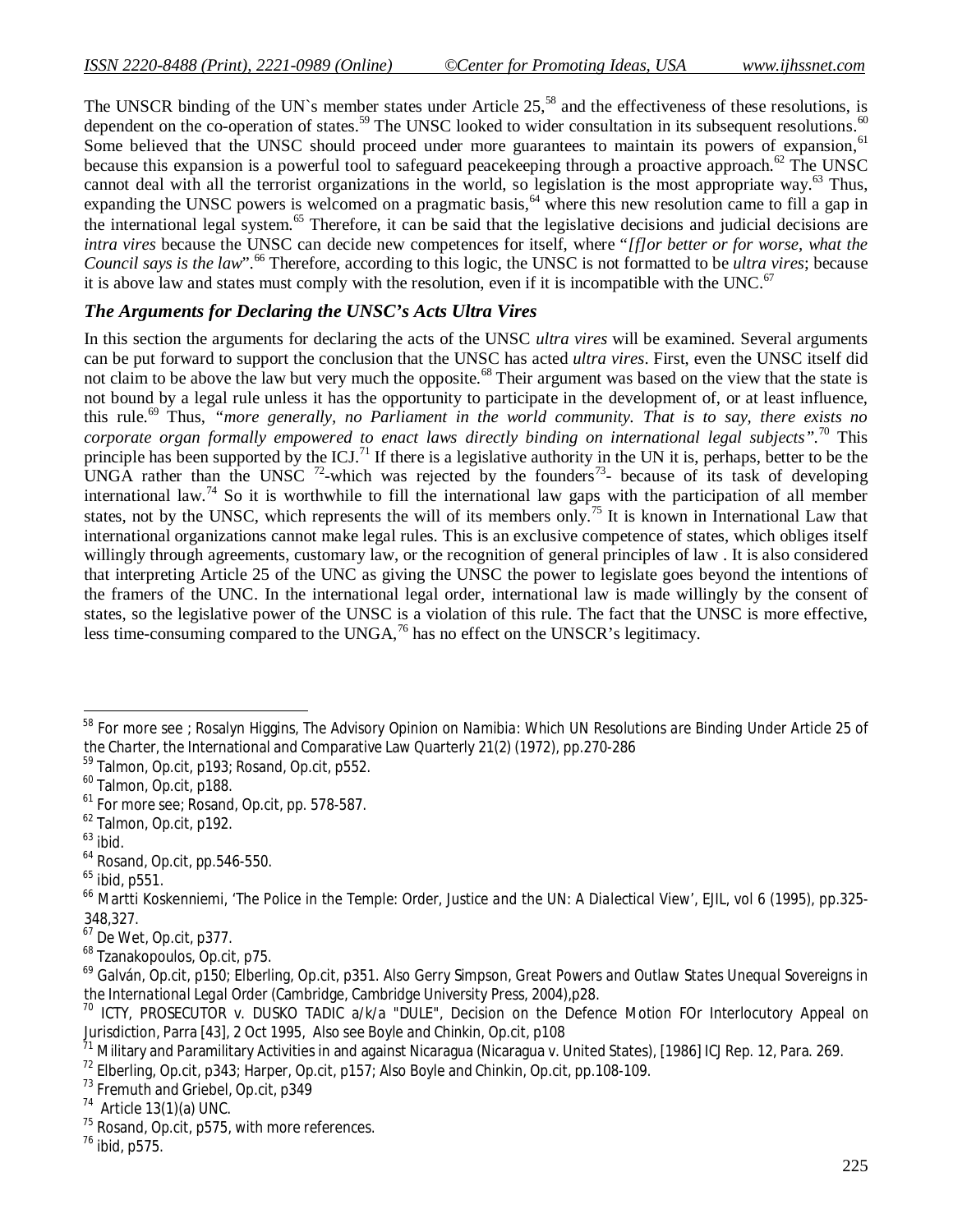The UNSC is ill-equipped to legislate<sup>77</sup>, or in terms of political representation,<sup>78</sup> is not subject to accountability,<sup>79</sup> lacks transparency, and its resolutions are politically motivated.<sup>80</sup> It is also not formatted to work as a judge. Because it is a political entity, it is not impartial. $81$ 

The argument that the UNSC is not bound by law so it can expand its competence is unacceptable.<sup>82</sup> The UNSC was established under the UNC, and this should be respected by the UNSC.<sup>83</sup> It is legally bound by what was stated in the UNC according to Article 24 of the UNC,<sup>84</sup> in particular its objectives and principles;<sup>85</sup> "*the Charter*" *had to be considered in its entirety and if the Security Council violated its principles and purposes it would be*  acting ultra vires".<sup>86</sup> Some believe that the UNC is a principle, thus its international interpretative documents and treaties are part of the UNC. $^{87}$  But there is another opinion that sees that:

"*[t]he history of the United Nations Charter thus corroborates the view that a clear limitation on the plenitude of the Security Council's powers is that those powers must be exercised in accordance with the well-established principles of international law. It is true this limitation must be restrictively interpreted and is confined only to the principles and objects which appear in Chapter 1 of the Charter".*<sup>88</sup>

It should exercise its powers under its constitutive instrument, and any violation of or conflict with this constitutive instrument makes its acts *ultra vires.*<sup>89</sup> There is nothing in the UNC which allows the UNSC to proceed as a legislative<sup>90</sup> or judicial function. As the UN is subject to international law,<sup>91</sup> so it is bound by this law, especially the *ius cogens* rule;<sup>92</sup> therefore the UNSC is bound,<sup>93</sup> unless stated otherwise in the UNC,<sup>94</sup> as "*neither text nor the spirit of the charter conceives of the Security Council as a legibus solutus (unbound by law*)".<sup>95</sup> Accepting the contrary argument means that international law has no importance in international politics.<sup>96</sup> The UNSC works within the international legal system and it is subject to this system`s principles and provisions.<sup>97</sup> Article 38 of the Statute of the International Court of Justice - which limits the sources of international law - is part of this international law, which does not recognize the UNSC as a legislator.<sup>98</sup>

 $\overline{\phantom{a}}$ <sup>77</sup> Galván, *Op.cit*, p153.

<sup>78</sup> Rosand, *Op.cit*, p573; Elberling, *Op.cit*, p348.

<sup>79</sup> Rosand, *Op.cit*, p573; Hudson, *Op.cit*, p124-125.

<sup>80</sup> Elberling, *Op.cit*, p348. Andrea Bianchi, *Op.cit*, p 1071.

<sup>81</sup> Harper, *Op.cit*, pp.132-133. Elberling, *Op.cit*, p348.

<sup>82</sup> Helen Keller and Andreas Fischer, *The UN Anti-terror Sanctions Regime under Pressure*, Human Rights Law Review 9(2009), pp. 257-266,262.

<sup>83</sup> Davidsson, *Legal Boundaries*, p15.

<sup>84</sup> Galván, *Op.cit*, p159; Dapo Akande, *The International Court of Justice and the Security Council: is there Room for Judicial Control of Decision of the Political Organs of the United Nations?,* International and Comparative Law Quarterly, v49, pp309- 343,317. Tzanakopoulos, *Op.cit*, p69.

<sup>85</sup> Elberling, *Op.cit*, p341; Dapo Akande, *Op.cit*, p317; Galván, *Op.cit*, pp.148-149. Also De Wet, *Op.cit*, p370.

<sup>86</sup> Norwegian representative in the drafting of the UNC - San Francisco Conference, Doc.555. III/1/27. 11 U.N.C.I.O. Docs., 378 (24 May 1945), p379; cited in Dapo Akande, *Op.cit*, p319.

<sup>87</sup> Davidsson, *Legal Boundaries*, p15; Vera Gowlland-Debbas, *Security Council Enforcement Action and Issue of State Responsibility*, International and Comparative Law Quarterly , 43(1994), pp 55-98,91. Also Tzanakopoulos, *Op.cit*, p69.

<sup>88</sup> I.C.J, Questions of Interpretation and Application of the 1971 Montreal Convention arising from the Aerial Incident at Lockerbie (*Libyan Arab Jamahiriya v. United Kingdom*) , a dissenting Opinion by Judge Weeramantry, p66.

<sup>89</sup> Dapo Akande, *Op.cit*, p319. He uses "illegal" ; Kawashima, *Op.cit*, p16; Davidsson, *Legal Boundaries*, p16.

<sup>90</sup> Galván, *Op.cit*, p184; Fremuth and Griebel, *Op.cit*, p341.

<sup>91</sup> So it is capable of possessing both rights and duties; Davidsson, *Legal Boundaries*, p 2.

<sup>92</sup> Galván, *Op.cit*, p153. Also De Wet, *Op.cit*, p370.

<sup>93</sup> Elberling, *Op.cit*, p341; Galván, *Op.cit*, p159.

<sup>94</sup> According to Article 1(1) ;UNC; Dapo Akande, *Op.cit*, p317

<sup>95</sup> Prosecutor v. Tadic, Op.cit, Para 28.

<sup>&</sup>lt;sup>96</sup> Keller and Fischer, Op.cit, p262.

<sup>97</sup> Davidsson, *Legal Boundaries*, p 4.

<sup>98</sup> Galván, *Op.cit*, p184.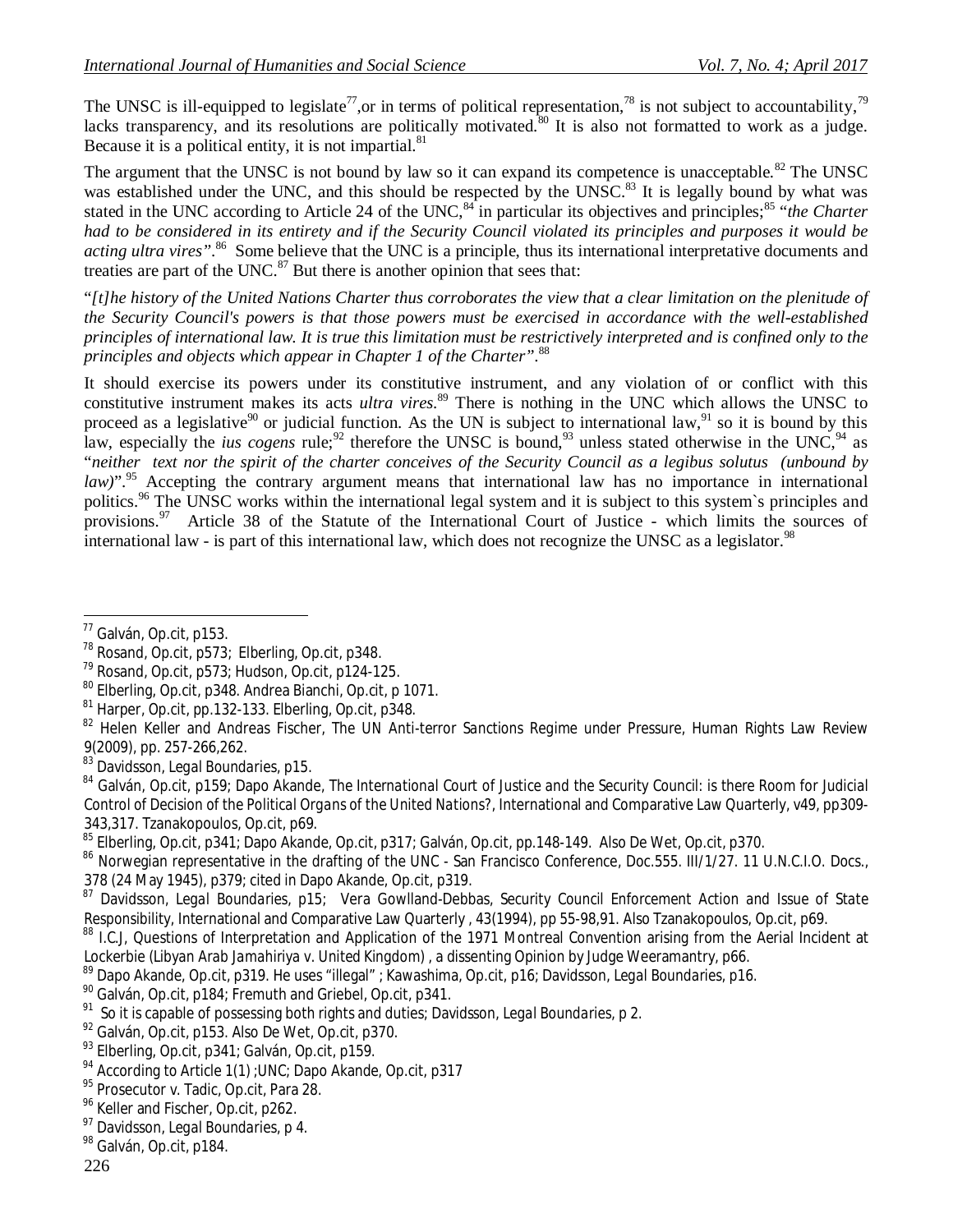The view that the UNSC has the *kompetenz-kompetenz*<sup>99</sup> of its own acts is unacceptable, because it is a departure from the principle of "*Nemo Debet Esse Judex In Propria Causa".<sup>100</sup>* In addition, the argument that the UNSC has a discretionary power is not incompatible with being bound by the UNC and the international law;<sup>101</sup> where the discretionary power can be exercised within the defined powers in the law; for example, identifying three criteria for the applicability of Article 39 shows that the discretion is not absolute or without legal limits.<sup>102</sup> In addition, the UNSC must act in good faith, $103$  which is a general principle of international law.<sup>104</sup>

The argument of the supporters of expansion is that the UNSCR under Chapter VII is bound to the states under Article  $25$ ,<sup>105</sup> and it prevails on all its obligations under international law under Article 103.<sup>106</sup> Therefore that the UNSC is not bound by the UNC and international law when it acts under Chapter VII $^{107}$  is a groundless argument, because the states agree to carry out the UNSCR under Article 103, as long as this UNSCR is in conformity with the UNC;<sup>108</sup> as Article 25 says "[*i*]*n accordance with the present Charter*."<sup>109</sup> Therefore that only the UNSCR is *intra vires*<sup>110</sup> and legal<sup>111</sup> is binding under Article 25, this does not relieve the UNSC of its remaining obligations under the UNC.<sup>112</sup> Under Article 24 (1) states have granted to the UNSC the authority to maintain peace on their behalf, but Article 24(2) states that it should "*act in accordance with the Purposes and Principles of the United Nations".* If the UNSC does that, the member states *"agree to accept and carry out the decision"* under Article 25. Only this decision will prevail in case of conflict with "*their obligations under any other international agreement*",<sup>113</sup> under Article 103 of the UNC. So it can be said that *"[t]his principle of the conditional link between the duty to accept institutional decisions and the conformity of those decisions with the Charter is enshrined in Article 25, which, although referring explicitly to the Security Council,".<sup>114</sup>* Thus*, "no act of the Security Council is exempt from scrutiny as to whether or not that act is in conformity with the Purposes and Principles of the United Nation*".<sup>115</sup> In other words, the UNSC performs its duty within the purposes and principles, which are set out in Articles 1 and 2 of the UNC according to Article 24(1) which is not limited to peacekeeping, but reflects human rights and humanitarianism.<sup>116</sup>

The superiority of UNSCRs under Article 103 of the UNC does not authorise the UNSC to breach international law. Its object is to resolve conflicts between legal obligations if there are any conflicts; if there are no conflicts, states are bound by all its international obligations, including human rights and the UNC obligations. This superiority is not on all international legal norms, it is only against the agreement obligations, if these obligations are conflict with the UNSCRs.

 $\overline{a}$ 

 $99$  From German means "the competence to determine its competence".

<sup>100</sup> No one should be made a judge in his own case; Osieke, *Op.cit*, p241; Fremuth and Griebel, *Op.cit*, p350.

<sup>101</sup> Elberling, *Op.cit*, p341. Galván, *Op.cit*, p153.

<sup>102</sup> De Wet, *Op.cit*, p136.

<sup>103</sup> Galván, *Op.cit*, pp.152, 184; Davidsson, *Legal Boundaries*, p 23. As well De Wet, *Op.cit*, p370.

<sup>104</sup> Elias Davidsson, *The Security Council's Obligation of Good Faith,* Florida Journal of International Law, vol. XV (4) (2003), pp.541-573,543.

<sup>105</sup> That stated "*The Members of the United Nations agree to accept and carry out the decisions of the Security Council in accordance with the present Charter*."

<sup>&</sup>lt;sup>106</sup> That stated "In the event of a conflict between the obligations of the Members of the United Nations under the present *Charter and their obligations under any other international agreement, their obligations under the present Charter shall prevail*."

<sup>&</sup>lt;sup>107</sup> Keller and Fischer, Op.cit, p261.

<sup>108</sup> Boyle and Chinkin, *Op.cit*, p230.

<sup>109</sup> De Wet, *Op.cit*, p276.

<sup>110</sup> Osieke, *Op.cit*, p182; Susan Lamb, *Op.cit*, pp366-67.

<sup>111</sup> Elberling, *Op.cit*, p342

<sup>112</sup> Galván, *Op.cit*, p151.

<sup>113</sup> Article 103 UNC

<sup>114</sup> *I.C.J, Certain Expenses of the United Nations , Dissenting Opinion of Judge Bustamante (translation), p304, availably at < http://www.icj-cij.org/docket/files/49/5279.pdf>*.

The adverse consequences of economic sanctions on the enjoyment of human rights Working paper prepared by Mr Marc Bossuyt , Para 23, in *Economic and Social Council UN( Doc. E/CN.4/Sub.2/2000/33)* ,21 June 2000,

<sup>116</sup> Davidsson, *Legal Boundaries*, p17, 15; Keller and Fischer, Op.cit, p261.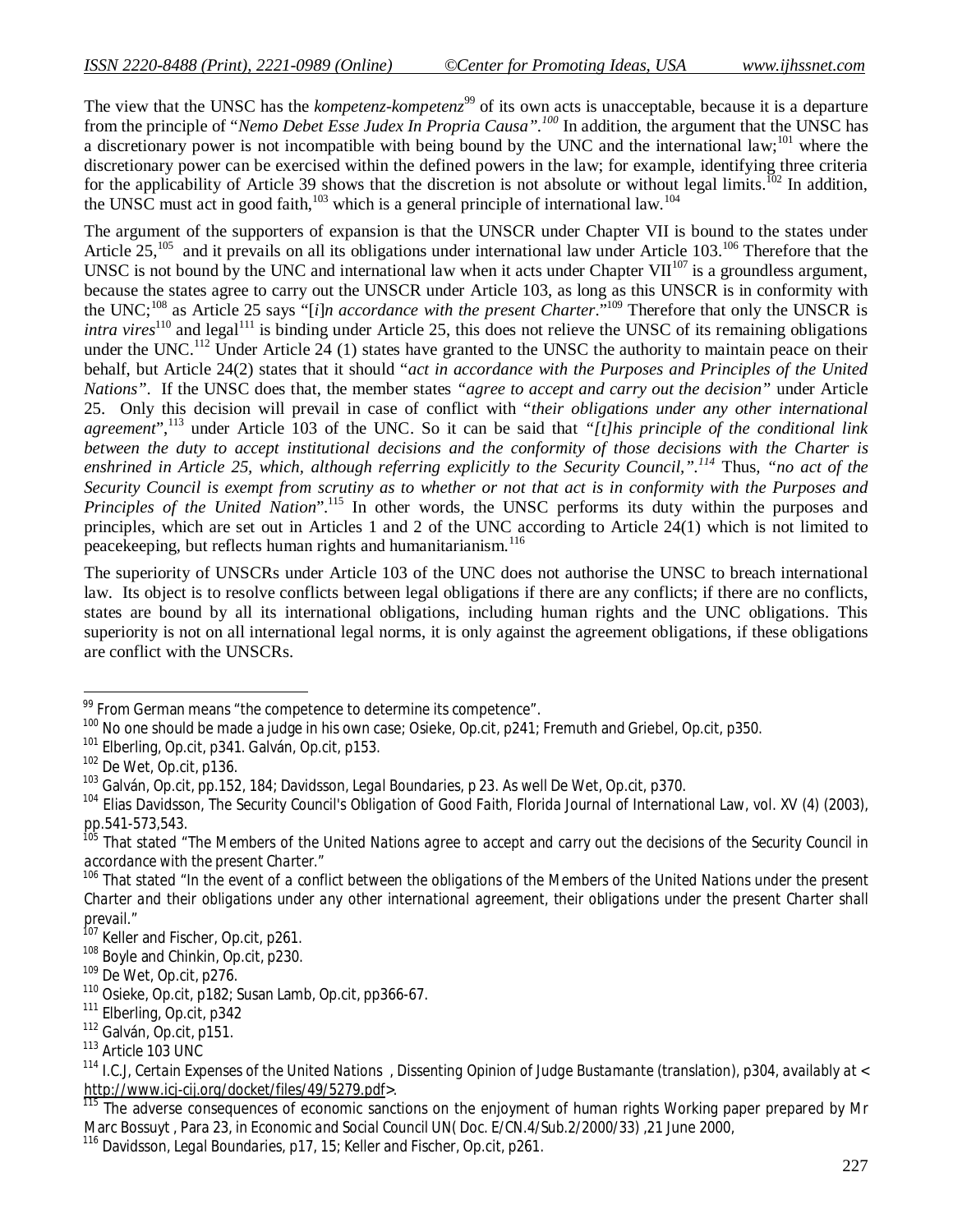Article 103 of the UNC stated that *"in the event of a conflict between the obligations of the Members of the United Nations under the present Charter and their obligations under any other international agreement, their obligations under the present Charter shall prevail." [Emphasis added]*. Therefore UNSCR obligations should not prevail over customary international law obligations, and obligations under *jus cogens.* In addition, this superiority is possessed only by UNSCRs in conformity with the UNC.<sup>117</sup> However, UN member states have granted the UNSC - whilst keeping peace- "*to act on their behalf*" under Article 24(1). Where States are bound by international law, therefore the UNSC is also bound, under the grounds that *nemo dat quod non habet.*<sup>118</sup> In addition, this mandate can be amended only with the consent of the UN member states.<sup>119</sup>

There is a response to the supporters' argument that the UNSC, when acting under Chapter VII is unrestricted, according to expanded or evolutionary interpretation. The opponents argue that the expanded or evolutionary interpretation is limited, and should not create new competences.<sup>120</sup> In addition, if the subsequent practices which are relied upon in this interpretation are those of that organ itself, this is invalid for the purposes of the evolutionary interpretation.<sup>121</sup> Even in relation to the new types of threat, the UNSC is still bound by the UNC and international law, especially human rights and *jus cogens*.<sup>122</sup> What is more, expanding the peace concept is a positive concept, not a negative concept. Where "*there are two aspects of peace … negative peace which is the absence of violence, absence of war – and positive peace which is the integration of human society*".<sup>123</sup> Accordingly, expanding the meaning of the threat is contrary to Articles 31 and 32 of *the Vienna Convention on the Law of Treaties*,<sup>124</sup> where the positive concept of peace makes any internal problem a threat to international peace.<sup>125</sup> In the UNC, though, "*the primary place ascribed to international peace and security is natural, since the fulfilment of the other purposes will be dependent upon the attainment of that basic condition. These purposes are broad indeed, but neither they nor the powers conferred to effectuate them are unlimited".<sup>126</sup>*

#### *Conclusion*

Article 39 states that the UNSC "shall determine the existence of any *threat to the peace, breach of the peace, or act of aggression* and shall make recommendations or shall decide what measures shall be taken in accordance with Articles 41 and 42" [emphasis added]. Thus another argument is that because Article 39 of the UNC lists these three criteria the UNSC should establish that at least one of these is satisfied, in order to practice peacekeeping measures under Article 41 of the UNC. All these criteria indicate a concrete situation. It cannot be understood that it might indicate an abstract phenomenon such as terrorism.<sup>127</sup> In addition to Article 32 of the UNC refers to the "*party to a dispute*"; therefore it is concrete situation.<sup>128</sup> Furthermore, the drafting of Article 41 demonstrates that the measures are for use in a concrete situation.<sup>129</sup> The argument is therefore that in UNSCR 1373 the UNSC went beyond its powers, by enacting general abstract obligations, as a response to an abstract phenomenon,<sup>130</sup> non-temporary,<sup>131</sup> to address a future events<sup>132</sup> and this is contrary to Articles 39 and 41.<sup>133</sup> In addition, to say that Resolution No.

 $\overline{a}$ 

<sup>117</sup> De Wet, *Op.cit*, p377.

 $118$  Which mean "no one gives what he does not have", and this is applicable in international law. See Martin Dixon, *Textbook on international law*, (2007,The sixth edition, Oxford University Press, Oxford), p161.

<sup>119</sup> Davidsson, *Legal Boundaries*, p5. Tzanakopoulos, *Op.cit*, p71.

<sup>120</sup> Elberling, *Op.cit*, p351.

<sup>121</sup> *ibid*, p 345.

<sup>122</sup> Galván, *Op.cit*, p184. Also De Wet, *Op.cit*, p370.

<sup>&</sup>lt;sup>123</sup> Johan Galtung, An Editorial, (1964)Journal of Peace Research, 1(1), p2.

<sup>124</sup> Galván, *Op.cit*, p184; Happold, *Op.cit*, p600. And see De Wet, *Op.cit*, p138 -144.

<sup>125</sup> De Wet, *Op.cit*, p144. As well Happold, *Op.cit*, p600.

*<sup>126</sup> I.C.J, Case of Certain Expenses* , Advisory Opinion of 20 July 1962, p 168,

<sup>127</sup> Elberling, *Op.cit*, p342; Galván, *Op.cit*, pp.152,154.

<sup>128</sup> Elberling, *Op.cit*, pp.342-343; Fremuth and Griebel, *Op.cit*, p349; Happold, *Op.cit*, p599.

<sup>129</sup> Elberling, *Op.cit*, p343; Galván, *Op.cit*, p152.

<sup>130</sup> Galván, *Op.cit*, p148; Happold, *Op.cit*, p607.

<sup>131</sup> Galván, *Op.cit*, p185; Happold, *Op.cit*, pp.598-599.

<sup>132</sup> De Wet, *Op.cit*, p172. Also Fremuth and Griebel, *Op.cit*, p340.

<sup>133</sup> Rosand, *Op.cit*, pp567- 568; Fremuth and Griebel, *Op.cit*, p350; Happold, *Op.cit*, p597, 599.